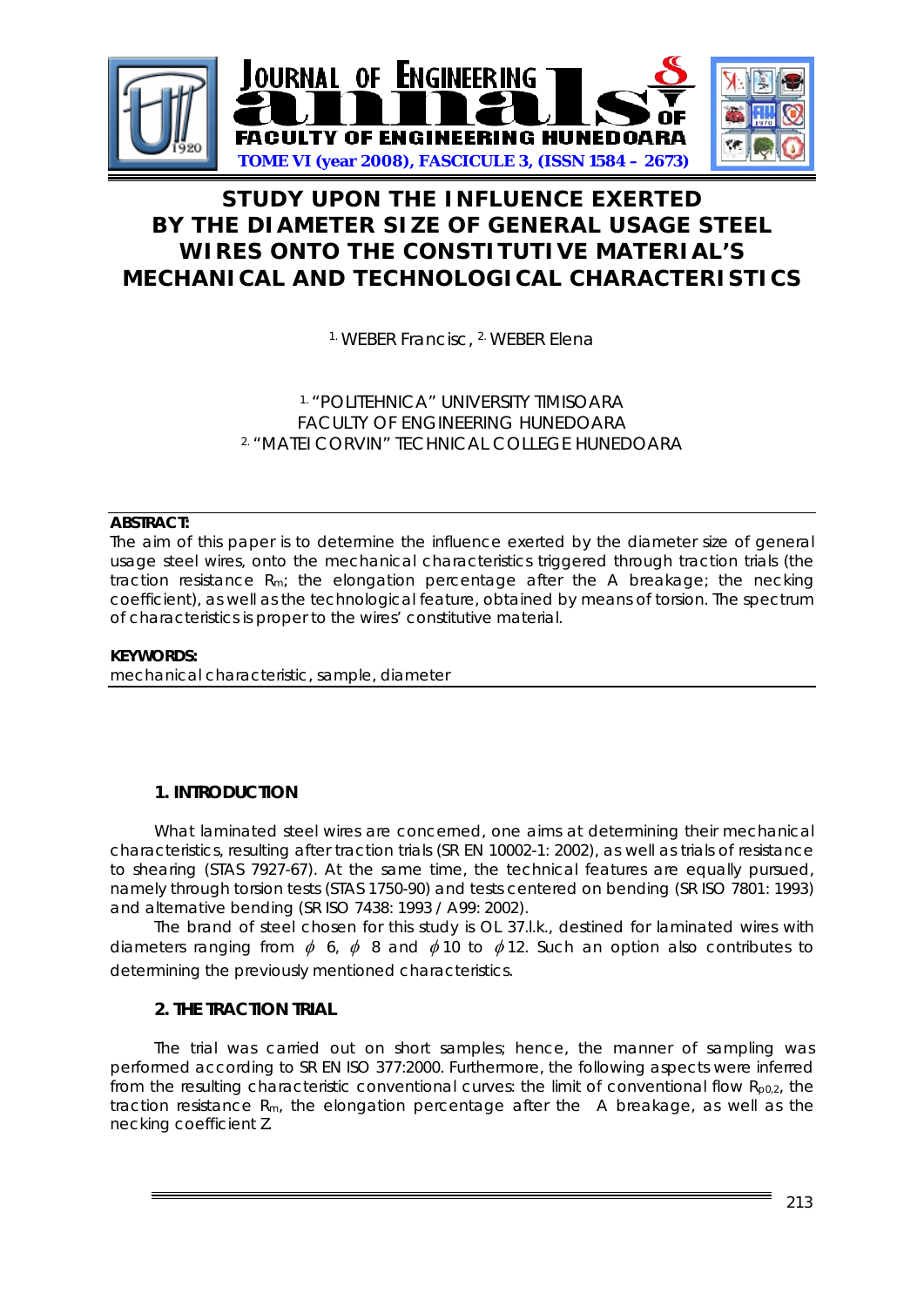

### **3. THE TORSION TRIAL**

The trial consists of subjecting a wire sample to torsion, i.e. twisting it around its own axis, up to breakage or until a specified number of torsions is reached. The torsion can be executed with or without a change of direction. Thus, the first approach bears the name of *simple torsion*, whereas the second one is torsion *followed by de-torsion*. The sample (test wire) has its free length between the stand reamers and its torsion revolution occurs in terms of diameter (d>5 mm, L= 50 d and n= 0, 25 rot/s); moreover, the steel wire, which has already been subject to torsion tests, must be elongated with a force representing a max 2% of the breakage force during traction.

What is more, the experimental stand allows trials on steel and non-ferrous wires equally, yet belonging to a spectrum of diameters ranging from 0, 5 mm to 16 mm, and nonetheless abiding to the prescriptions of STAS 1750-90 (the alteration in length between the reamers, the revolution variation of the mobile torsion head, the change of torsion direction and the axial charging of the sample).

The main sketch of the stand is displayed in Figure 1.





The sample (4) is fixed on two clamping heads: one is mobile in torsion (3), whilst the other is immobile (6). The torsion head (3) is assembled onto the outlet axle belonging to the snail-shaped reducer (1); the latter is set into motion by an engine of direct current (13). This (13) is fuelled by an engine group of: alternating current- direct current generator. Consequently, one is permitted to alter the revolution of operating with the sample (4); the clamping head (6) is set up on the device (8) regulating the active working distance of the sample; the clamping head also finds itself in the position of moving onto the guide (5). Additionally, the device (8) is equipped with a catcher (7) and a charging catcher (12).

The elongation of the sample is achieved by a force F, through the specimen (9), the cable (10) and the reel (11). One can thus obtain the elongation force by means of standardized weights, fixed to a scale, which is itself fastened to the cable (10). A gauger (2) is placed within the reducer (1); the former deals with the instrument keeping track of the number of shifts.

All in all, the experimental stand only witnessed the torsion trial without change of direction (the simple torsion); this resulted in determining the number of twists the sample endured, until its breakage, Nt.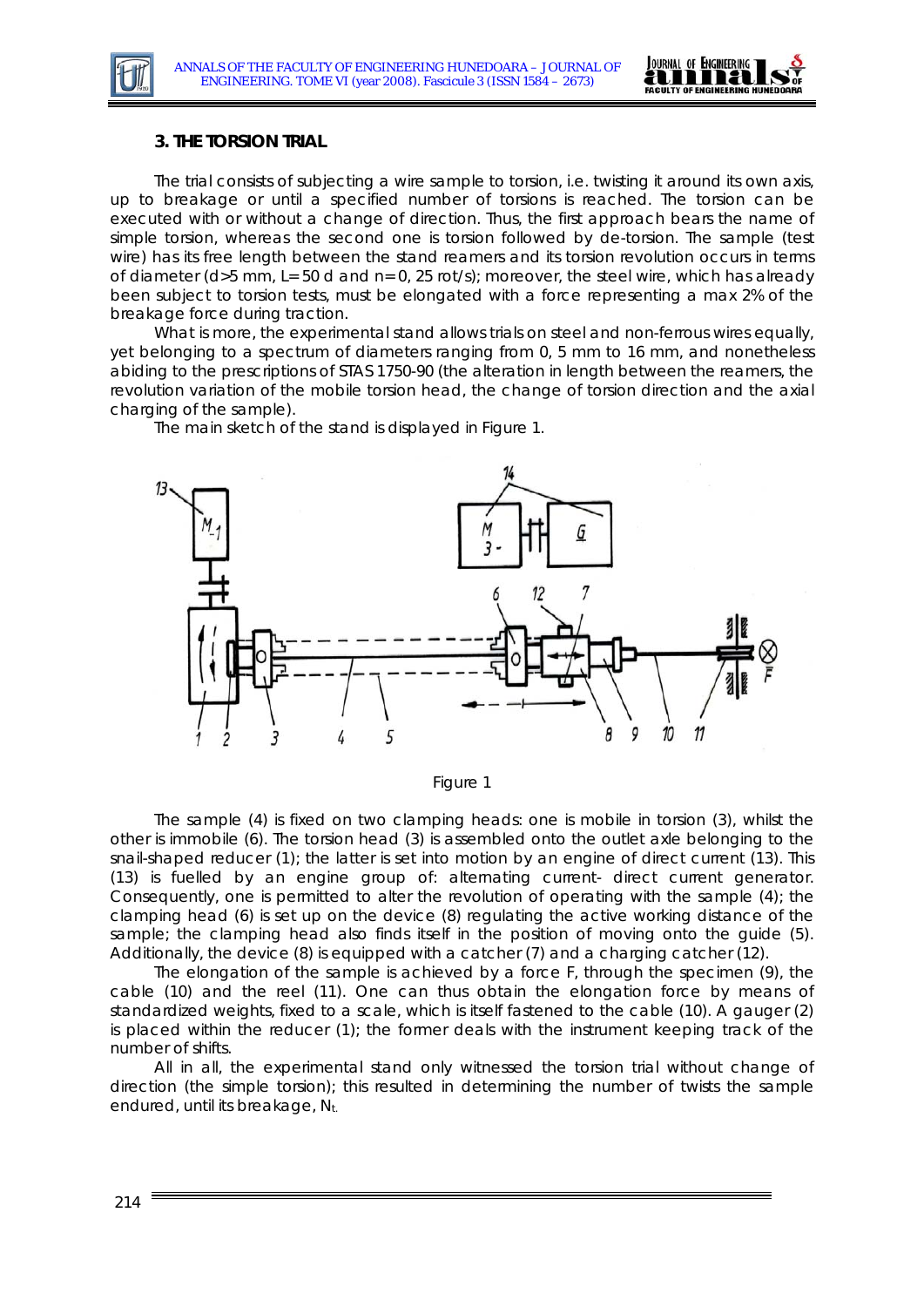



| Table 1          |                   |                                 |         |                              |       |                       |      |                        |             |         |       |                        |      |
|------------------|-------------------|---------------------------------|---------|------------------------------|-------|-----------------------|------|------------------------|-------------|---------|-------|------------------------|------|
| Diameter         |                   | Mechanical characteristics for: |         |                              |       |                       |      |                        |             |         |       |                        |      |
|                  |                   | Traction                        |         |                              |       |                       |      |                        |             | Torsion |       |                        |      |
| $\phi$ d<br>[mm] | d<br>real<br>[mm] | $R_{po,2}$<br>$[N/mm^2]$        |         | R <sub>m</sub><br>$[N/mm^2]$ |       | A <sub>5</sub><br>[%] |      | Z<br>$\lceil % \rceil$ |             |         | N     | N <sub>t</sub>         |      |
|                  |                   | individual                      | average | ind.                         | av.   | ind.                  | av.  | ind.                   | Av.         | [mm]    | rot/s | Av. for $3$<br>samples | Av.  |
| 6                | 6,00              | 261                             | 259,6   | 367                          | 363,6 | 43                    | 43,2 | 75                     | 74,6<br>300 |         | 38    |                        |      |
|                  | 6,00              | 254                             |         | 353                          |       | 45                    |      | 71                     |             |         | 0,25  | 39                     | 39,6 |
|                  | 6,00              | 263                             |         | 385                          |       | 43                    |      | 73                     |             |         |       | 42                     |      |
|                  | 6,00              | 261                             |         | 360                          |       | 42                    |      | 76                     |             |         |       | 40                     |      |
|                  | 6.00              | 254                             |         | 353                          |       | 43                    |      | 78                     |             |         |       | 39                     |      |
| 8                | 8,00              | 284                             | 279,4   | 457                          | 470,0 | 34                    |      | 69                     |             | 400     | 0,25  | 29                     | 31,6 |
|                  | 8,00              | 289                             |         | 437                          |       | 36                    | 33,2 | 60                     | 66,6        |         |       | 29                     |      |
|                  | 8,05              | 287                             |         | 477                          |       | 32                    |      | 70                     |             |         |       | 30                     |      |
|                  | 8,05              | 287                             |         | 467                          |       | 30                    |      | 72                     |             |         |       | 32                     |      |
|                  | 8,00              | 278                             |         | 512                          |       | 34                    |      | 63                     |             |         |       | 34                     |      |
| 10               | 10,01             | 260                             | 297,0   | 401                          | 446,0 | 38                    | 33,8 | 70                     | 70,2        | 500     | 0,25  | 25                     | 25,2 |
|                  | 10,00             | 292                             |         | 439                          |       | 34                    |      | 70                     |             |         |       | 25                     |      |
|                  | 10,00             | 299                             |         | 471                          |       | 33                    |      | 70                     |             |         |       | 24                     |      |
|                  | 10,00             | 324                             |         | 458                          |       | 32                    |      | 71                     |             |         |       | 27                     |      |
|                  | 10,07             | 310                             |         | 461                          |       | 32                    |      | 71                     |             |         |       | 25                     |      |
| 12               | 12,01             | 278                             | 268,4   | 468                          | 448.0 | 35                    | 35,8 | 62                     | 65.6        |         | 0,25  | 23                     | 22,8 |
|                  | 12,00             | 278                             |         | 442                          |       | 37                    |      | 68                     |             |         |       | 25                     |      |
|                  | 12,01             | 256                             |         | 437                          |       | 37                    |      | 63                     |             | 600     |       | 21                     |      |
|                  | 12,00             | 256                             |         | 433                          |       | 37                    |      | 68                     |             |         |       | 22                     |      |
|                  | 12,00             | 274                             |         | 464                          |       | 33                    |      | 67                     |             |         |       | 23                     |      |

## **4. EXPERIMENTAL RESULTS. CONCLUSIONS**

A number of five samples were subjected to trial for each diameter in turn, not only in terms of traction, but also what torsion is concerned. The test pieces were sampled from scraps of wire, so that the length chosen could be appropriate for both processes previously illustrated. These pieces were successively sampled from the same wire coil.

The experimental results obtained have allowed the determination of the mechanical and technological characteristics presented in the above table.

Furthermore, Figure 2 aims at highlighting the manner of variation according to diameter for the characteristics  $R_m$ ,  $R_{po,2}$ ,  $A_5$  and  $\overline{Z}$ , obtained as a result of traction trial. Also taken into account through Figure 2 is the feature  $N_t$ , which is a result of torsion trial.

By analyzing the manner of variation of the  $R_m$  and  $R_{po,2}$  characteristics, one can observe their increment for  $\phi$  6 and  $\phi$ 8 mm, followed by a slight decrease for  $\phi$ 10 and  $\phi$ 12

mm. This is due to the phenomenon occurring in the clamping zones of the wire samples, namely those which are not processed with a clamping head; thus, the homogenous tension field, achieved through monoaxial elongation, is perturbed because of local contortion. That is why torsion occurs under a weaker force than the real one. Once the size of the wire section is increased, the phenomenon lessens.

Examining the curves outlined for the characteristics  $A_5$  and  $Z$ , one is able to notice an analogy between the variation of these dimensions, in terms of the sample diameter: a decrease from  $\phi$  6 to  $\phi$  8 mm, followed by their slight increment for  $\phi$  10 and  $\phi$  12. An explanation for this phenomenon would be that the degree of necking anisotropy increases with the dimension of the torsion resistance R<sub>m</sub>.

The decrease of the necking coefficient with the increase of the sample's diameter is also justified through the mechanical fiber structure; the latter is due to a preferential alignment in the direction of the alteration (through lamination) of structure discontinuities, such as: inclusions, vacancies, non-homogenities and the subsequent steps in this phased approach.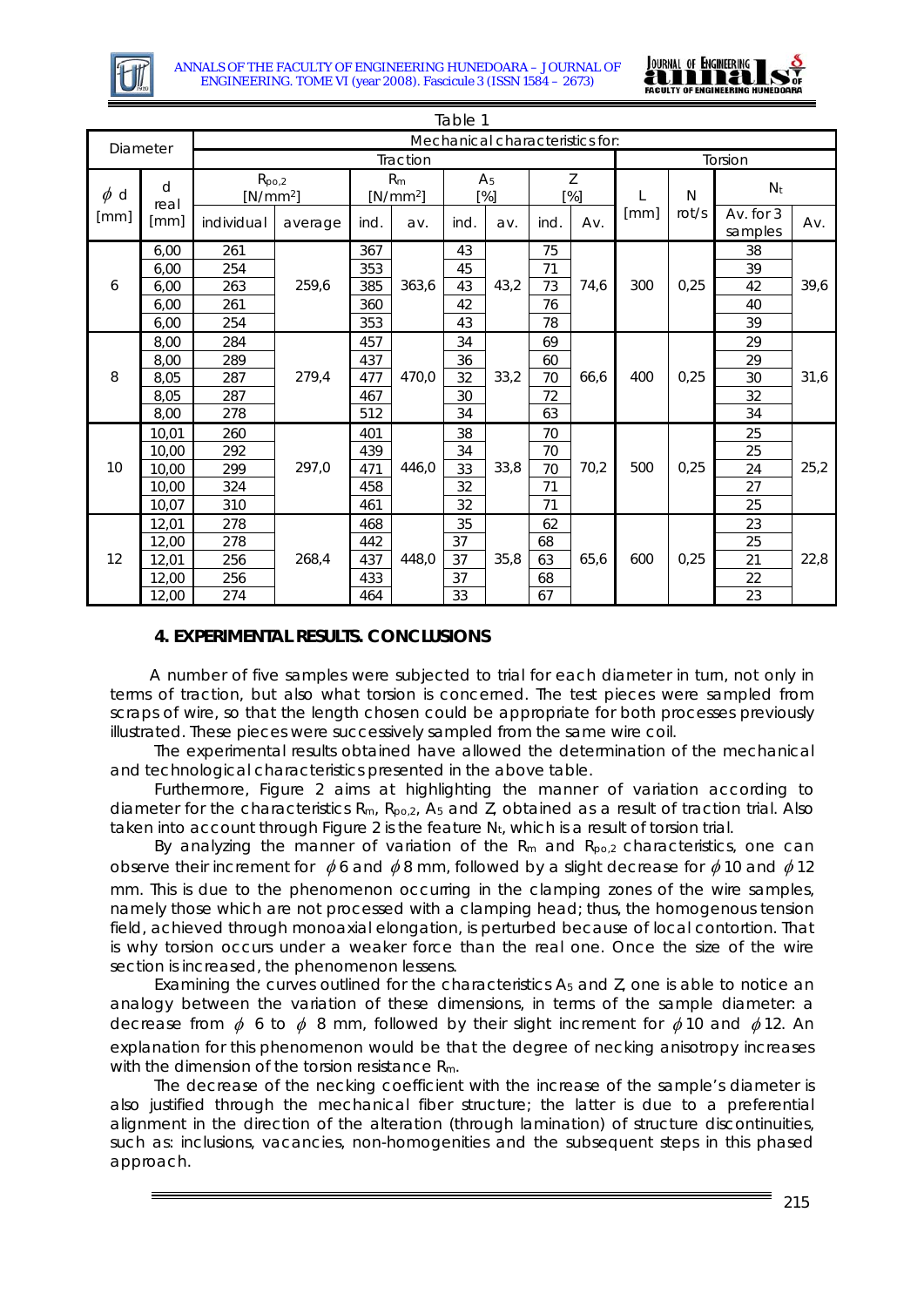











Likewise, due to the fact that the elongation after breakage is proportional with the total length of the sample, it becomes influenced by the way in which the alteration occurs during necking; the elongation is even only to the point when the loading torque corresponds to the maximum charge undertaken by the sample. Above this point, the deformation is no longer even longways the sample, also because necking commences.